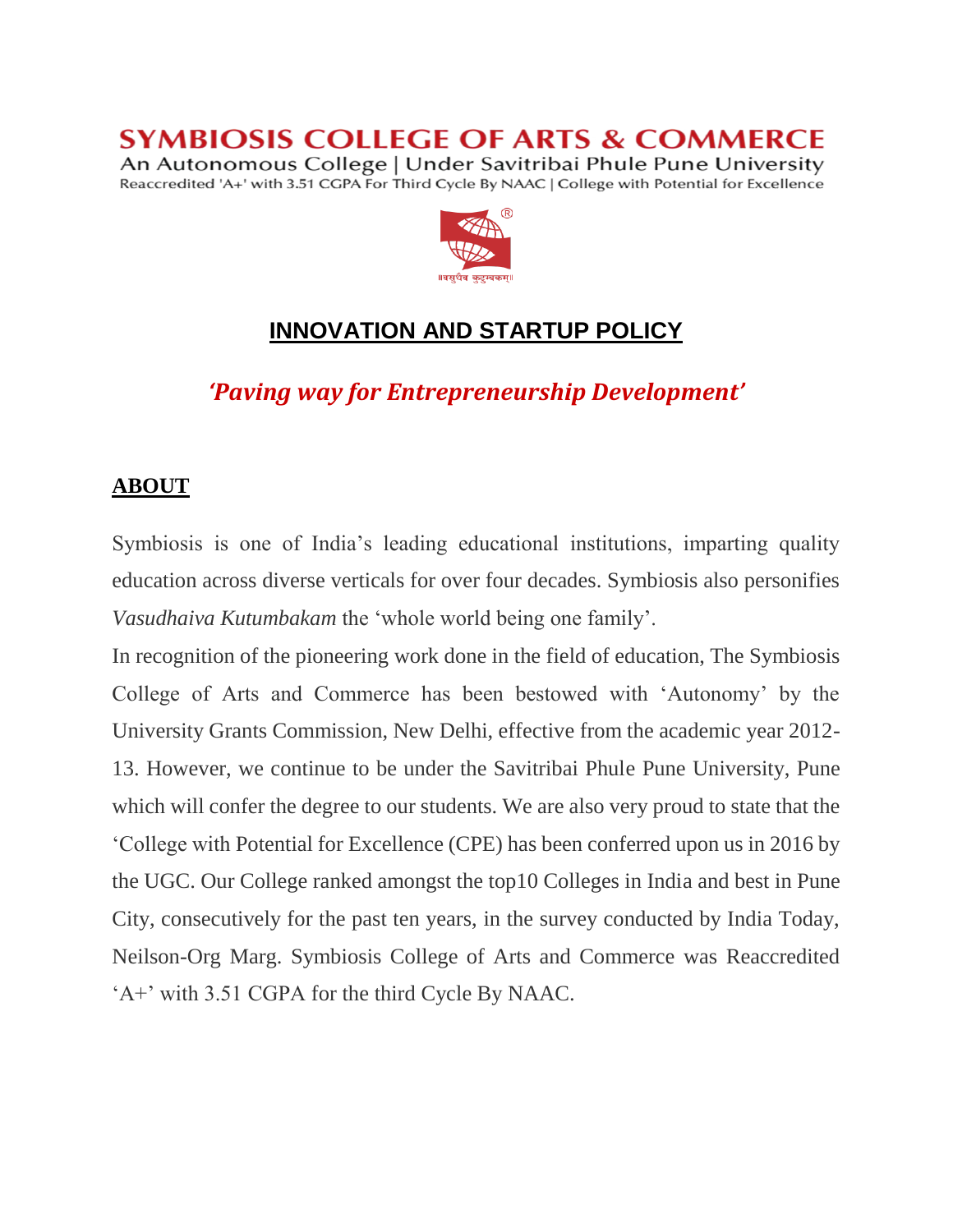#### **Centre for Innovation and Entrepreneurship**

The SCAC Centre for Innovation and Entrepreneurship (CIE), endeavors to foster an entrepreneurial ecosystem in the college and nurture intrapreneurial mindset amongst students. Through innumerable initiatives, the Centre creates a vibrant platform for experiential learning. It guides students to identify business opportunities and provides necessary support to the students to build their own startup.

### **VISION**

Foster an entrepreneurial ecosystem and innovation culture for building startups within the college campus and thereby contribute to entrepreneurship development of the country.

### **MISSION**

To provide a platform that supports the students from ideation to actualization by facilitating necessary education, resources and guidance to hone the intrapreneurial as well as entrepreneurial skills, thereby ensuring an emphasis on inculcating an entrepreneurial approach among pupils from every discipline.

### **OBJECTIVES**

- 1. Build a conducive entrepreneurial environment through encouraging and promoting student entrepreneurs and/or alumni entrepreneurs.
- 2. Instill an entrepreneurial mindset among the students by honing their intrapreneurial as well as entrepreneurial skills.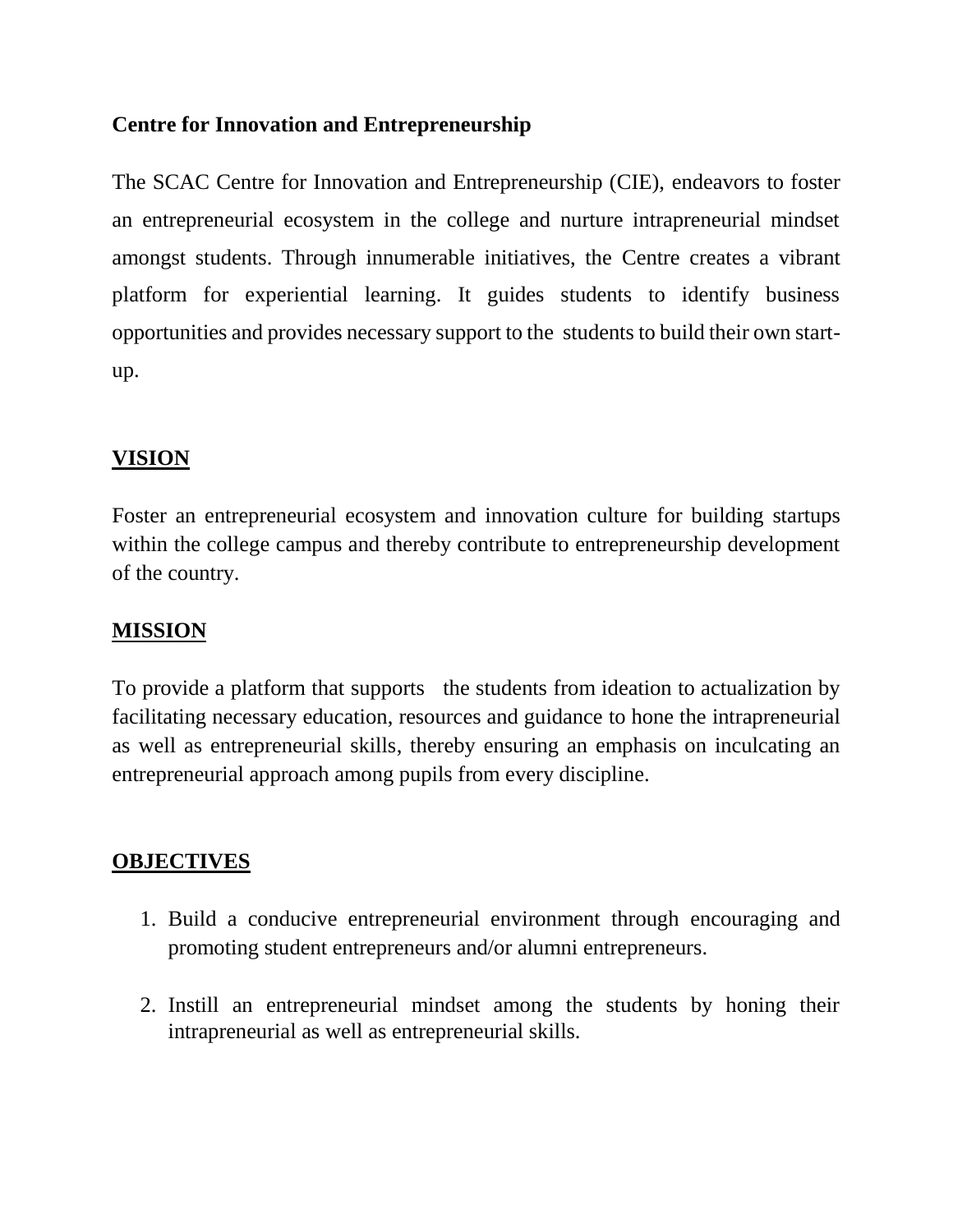- 3. Create a vibrant ecosystem prioritizing collaboration, co-creation and knowledge exchange within the campus.
- 4. Facilitate incubation and pre-incubation facilities such as mentoring, financial, technological, intellectual property for providing holistic support to the budding entrepreneurs.
- 5. Function as a forum to foster faculty and students' imagination, innovation, and entrepreneurial skills by creating innovation pipeline and pathways for entrepreneurs
- 6. Provide a platform to help students covert their ideas into startups by building a robust network of Industry leaders, mentors, alumni and other stakeholders.

# **STRATEGIES AND GOVERNANCE**

1. SCAC is committed towards entrepreneurship development and has taken necessary actions to foster the entrepreneurship eco system by institutionalizing entrepreneurship development through the formation of a dedicated Centre for Entrepreneurship and Innovation and by introducing entrepreneurship as a specialization subject to undergraduate students of the college.

2.As per guidelines of Ministry of Education, Government of India the college has formed a committee headed by the Principal. The constitution of the committee is as follows:

| Sr. No | Name                                                                             | Designation           |
|--------|----------------------------------------------------------------------------------|-----------------------|
|        | Dr. Hrishikesh Soman<br>Principal, Symbiosis College of Arts and<br>Commerce     | President             |
|        | Dr. Tessy Thadathil<br>Vice Principal, Symbiosis College of Arts<br>and Commerce | <b>Vice President</b> |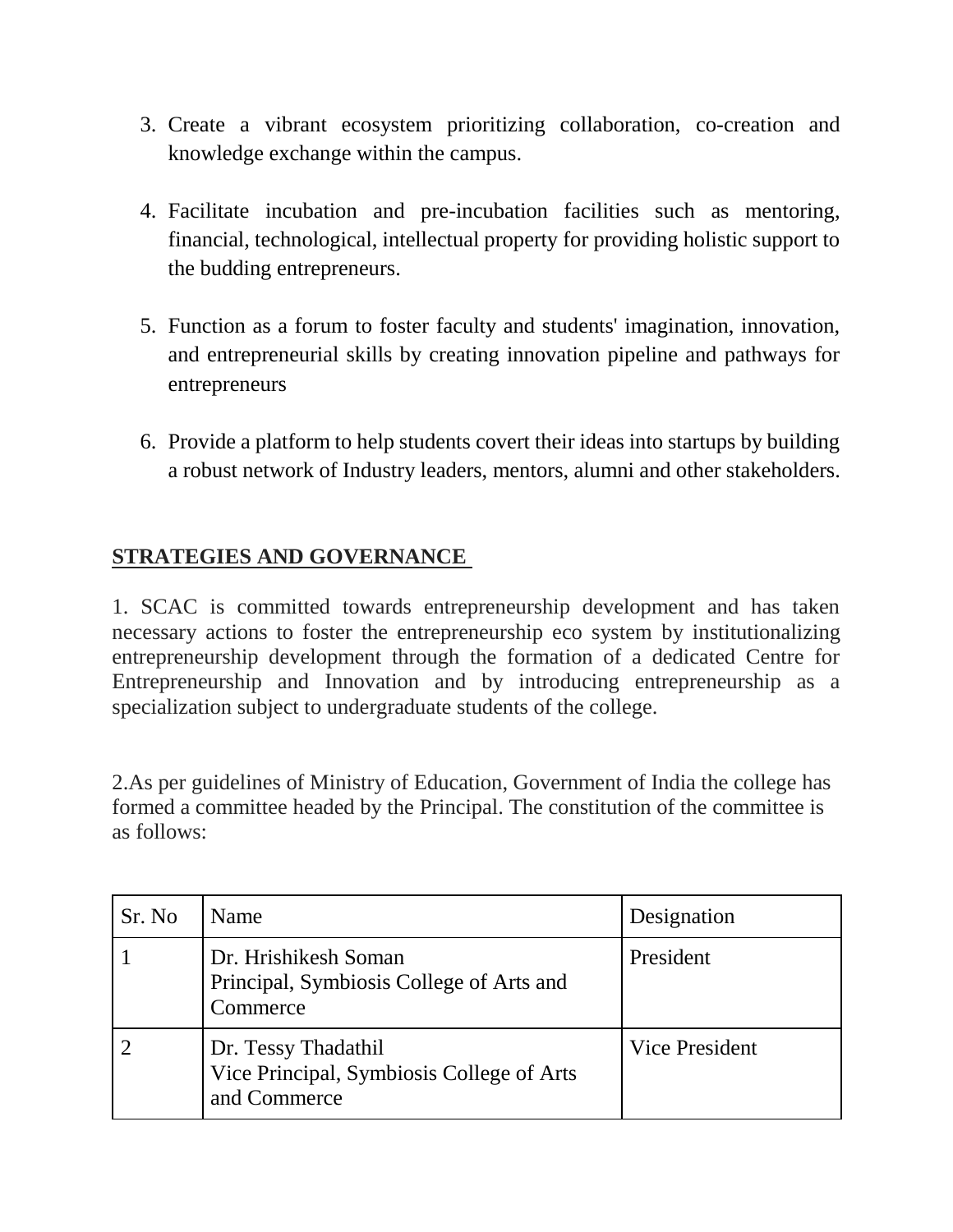| 3              | Mr. Anil Adagale<br><b>IQAC</b> Incharge                                                                | <b>IQAC</b> Co-ordinator   |
|----------------|---------------------------------------------------------------------------------------------------------|----------------------------|
| $\overline{4}$ | Dr.Sharayu Bhakare<br>Associate Professor and Head, Centre for<br>Innovation and Entrepreneurship       | <b>NISP</b> Coordinator    |
| 5              | Mr. Rohit Lalwani (SCAC alumnus)<br>Director for Industry Relations at Avantika<br>University           | <b>Advisory Consultant</b> |
| 6              | Mr. Neeraj Shah<br>Owner and Director, Silver Bright                                                    | <b>Advisory Consultant</b> |
| $\overline{7}$ | Mr. Amit Inamdar<br><b>Industrial Design Consultant, Innovation</b><br><b>Educator and Entrepreneur</b> | <b>Advisory Consultant</b> |
| 8              | Mrs. Sarika Wagh<br>Assistant Professor, Symbiosis College of<br><b>Arts and Commerce</b>               | Member                     |
| 9              | Dr. Nilesh Waghmare<br>Assistant Professor, Symbiosis College of<br><b>Arts and Commerce</b>            | Member                     |
| 10             | Mrs. Tripti Sharma<br>Assistant Professor, Symbiosis College of<br><b>Arts and Commerce</b>             | Member                     |

3.Through the Centre for Innovation and Entrepreneurship the college intends to create the necessary infrastructure for entrepreneurial skill development and pre-incubation.

4.The college has constituted the Institution's Innovation Council as per the guidelines of Government of India's Ministry of Education's Institution Innovation Council (IIC).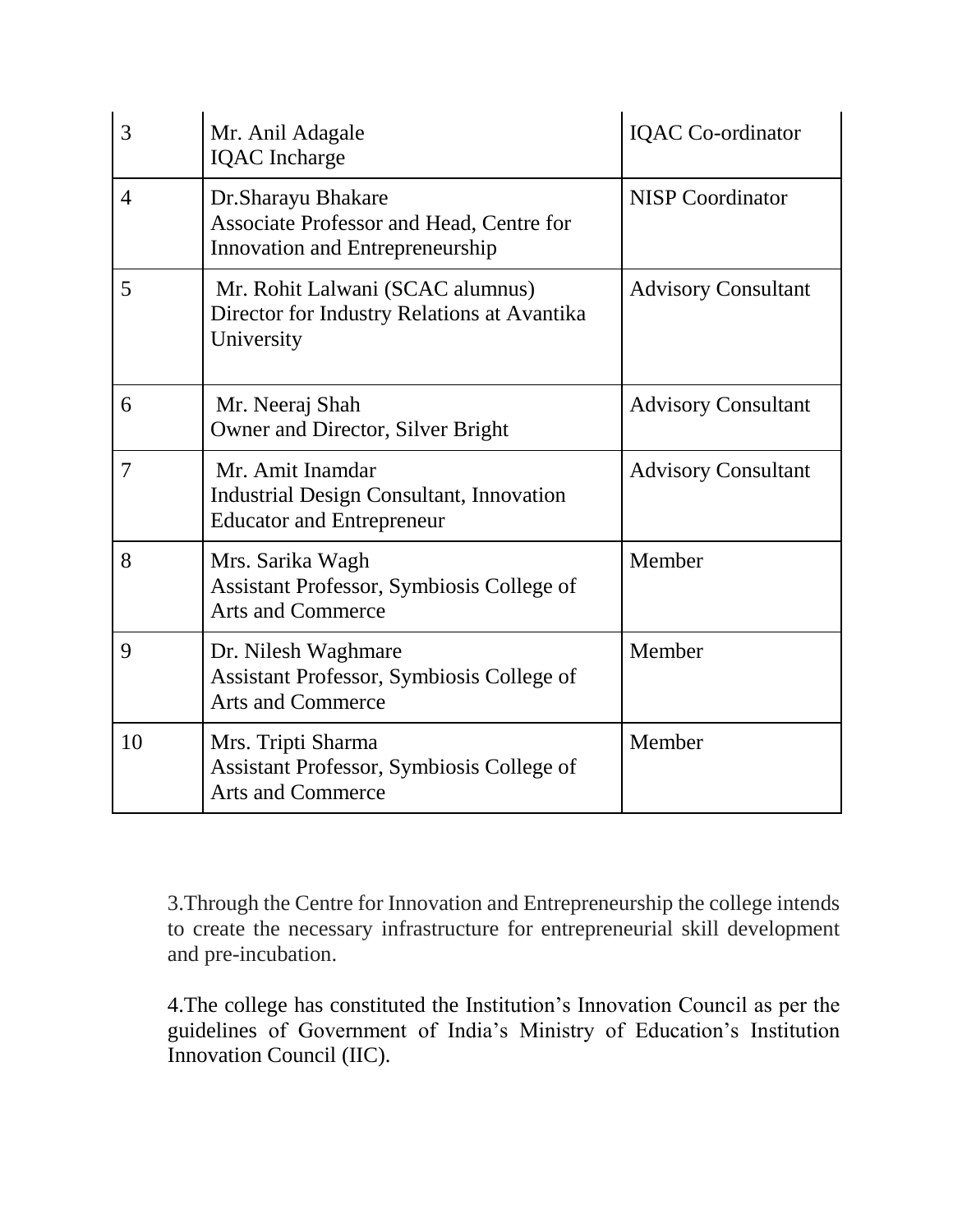5.The college endeavors to identify, scout, support, hand hold and reward student ideas and innovations through a pre-incubation program 'Project Campus Entrepreneur'. The college has dedicated two credits to encourage students.

6.The institute actively engages with alumni networks for promoting entrepreneurship and has published two books on their entrepreneurial journeys.

7. The institute promotes innovation and entrepreneurship through institutional programs such as seminars, conferences, workshops and competitions.

8.Through an inclusive approach the SCAC Centre for Innovation and entrepreneurship caters to the students from different departments and faculties.

9.With the help of Innovation and Startup Policy, SCAC intends to create an ecosystem that suffices every on-campus entrepreneur's needs.

# **RESOURCE ALLOCATION AND SEED FUNDING**

- 1. The college has reserved dedicated space for the administration work of the Centre for Innovation and Entrepreneurship.
- 2. The college plans to allocate the necessary infrastructure and resources for incubation and innovation activity.
- 3. The college has allocated budget for the entrepreneurship development activities.

# **LONG TERM ACTION PLAN ( 2-5 YEAR)**

1. Bolster the key thrust areas viz, Commercial Entrepreneurship, Art Entrepreneurship and Social Entrepreneurship by helping the students construct ventures along these verticals.